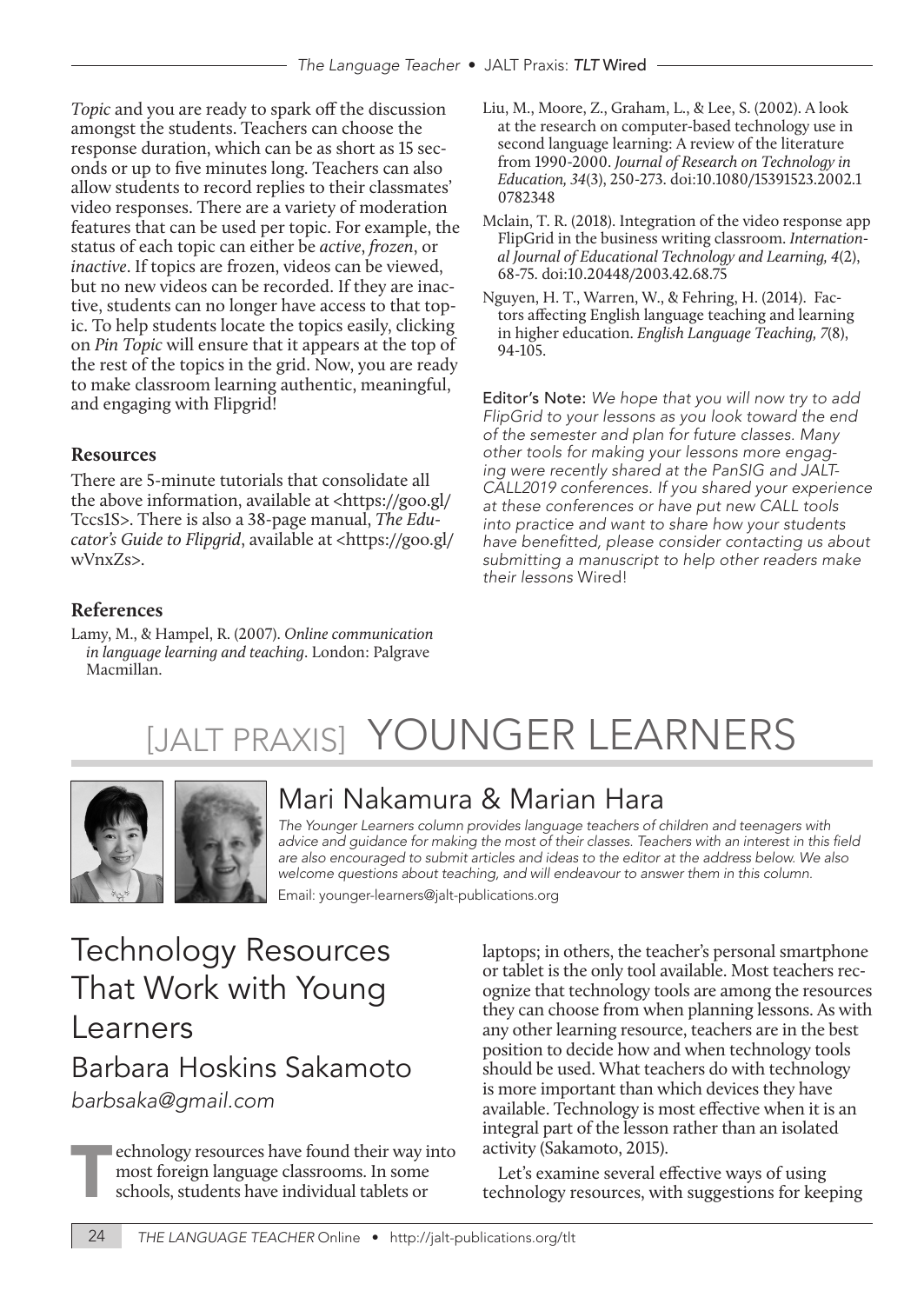students safe while using them. Weblinks to the student projects introduced in the following sections are provided at the end of the article.

#### **Technology Tools Can Extend Student Contact Time with English**

The time students are exposed to English in regular language classes is far less than the time required to develop fluency in a language, but technology can extend the amount of time students interact with English. For example, some teachers create YouTube playlists for their students to use at home. Others use the online practice resources which often come bundled with course books. Some teachers create their own videos for students to watch at home; others have students create their own *show and tell*  videos about their favorite things, which can also be watched at home. Teachers even use messaging apps like LINE (with parental cooperation) to have students send videos of themselves reading each day.

**Cyber safety tip**: Create a YouTube channel for your school and subscribe to the channels you want students to watch so they can find playlists easily. Use (and encourage parents to use) the "restricted mode" setting on YouTube. It filters out inappropriate content and hides comments on videos. For younger children (under 12), YouTube Kids is effective in filtering out anything inappropriate.

#### **Technology Can Extend Learning Beyond Classroom Walls**

Webcams allow students in one part of the world to connect with students in a classroom elsewhere. Using English to communicate with real people makes learning meaningful.

Communicating across time zones can, however, be a challenge for live exchanges. Apps that allow asynchronous communication, like VoiceThread, enable students to create multimedia presentations with images or video, and receive written or voice comments from students in other parts of the world. My students created their first Voice-Thread, an alphabet book, in 2010 (Figure 1). They added the phonics words they had learned for each letter sound as voice comments and made their presentation public. Students and teachers in other countries added more words. To date, their alphabet book has been viewed nearly 5000 times, and has collected more than 300 comments. By sharing their alphabet book online, my students were able to collaborate with other students who were also learning to read, and had opportunities to hear English spoken with a range of accents.



*Figure 1.* Digital alphabet book with student content and comments.

Free VoiceThread accounts let teachers create separate identities for students to use for commenting, under one teacher account. VoiceThread also has paid K-12 educator licenses that allow teachers to create individual student accounts and private presentations.

**Cyber safety tip**: Working directly with teachers in other countries is one of the safest ways to connect your students with others. You can monitor their online activity, and coach them in limiting the amount of personal information they share. For example, "My name is Akira and I like baseball" is a safe level of sharing, while "Every Sunday I play baseball at Hinomine Park in Kitakyushu" is unsafe because it identifies where a student will be at a specific time. Students will need to create an avatar to represent themselves when interacting with others online. Student-drawn self-portraits or cartoon characters created with tools like DoppleMe generate avatars that protect young learners' online privacy. They often feel a strong psychological connection to their chosen avatars (Whitaker & Bushman, 2009).

#### **Technology Tools Can Give Students a Chance to Feel Capable**

Very young learners can develop fine motor skills while using a keyboard or tapping a screen to a play a game or create an object. Older students can learn how to create presentations, videos, or teaching materials for younger students. When older students create listening tests for younger students using PowerPoint or Keynote, they're not just practicing their own pronunciation and critical thinking skills but also providing motivating role models for the younger learners.

It's important to choose apps and programs that are developmentally and linguistically appropriate for your learners. Touch screens are easier for young children than using a mouse. Spoken or graphic in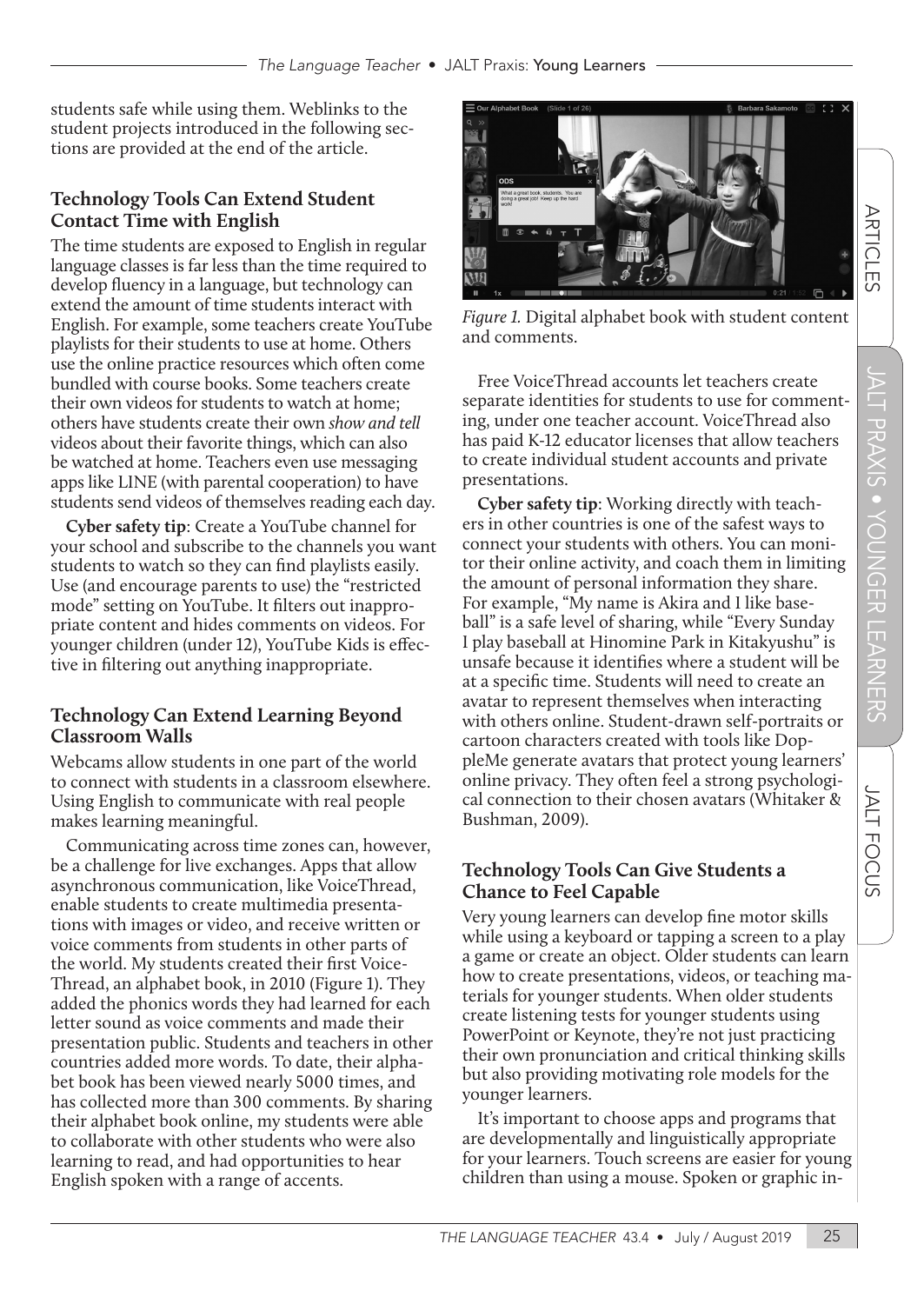structions are easier for non-readers. Many free web tools and games not designed for language learners can still be useful. However, teachers should always explore apps and websites first to understand the experiences children might encounter.



*Figure 2.* Student-created listening test.

**Cyber safety tip**: Both PowerPoint and Keynote allow students to embed voice narration into slides and enable them to work offline, limiting security risks. There are also products like LoiloNote that help teachers create private networks, so students can collaborate, create, and share multimedia presentations without the risk of going online. These work well for larger classes with more devices and access to smart boards.

#### **Technology Makes it Easy to Personalize Language Instruction**

Teachers can search for content that is personally motivating for specific students and turn student-generated stories into digital books. A series of cat photos from Morguefile became the motivation for writing and revising stories. We added the images and text to PowerPoint slides, and students recorded themselves reading their stories. The digital stories could then be uploaded and shared with parents, friends, and students in other classrooms.

 Student blogs encourage students to write for an audience, and to interact with each other in the comments section. Blogs can be platforms for writing assignments or serve as a sort of personal diary, or both. Platforms like Edublogs will allow you to create both public and private blogs. What students write in their personal blogs can only be seen by parents and others who have the URL. Posts such as book reviews are shared on our public class blog so

that others can see and comment. My students find blog comments to be very motivating.



*Figure 3.* Student-created digital book.



*Figure 4.* Student blog post and comments.

**Cyber safety tip**: While Edublogs works fine for small classes, sites like KidBlogs might work better in larger classes or at schools. KidBlogs enables teachers to set up, monitor, and control access to multiple blogs from a single dashboard in a private environment. Students can read and comment on student blogs from classrooms around the world, with moderation and filtering for safety. Teachers can also use KidBlogs to create a private class blog to keep parents informed about school news, or to create a portfolio of student accomplishments.

#### **Technology Creates Opportunities for Teachers to Learn Together With Students**

When teachers and students learn how to use new tools together, teachers have a chance to model their own learning process. With very young learners, teachers can nurture an attitude of play and adventure in English, asking "I wonder what will happen if we tap this picture?" Searching for images